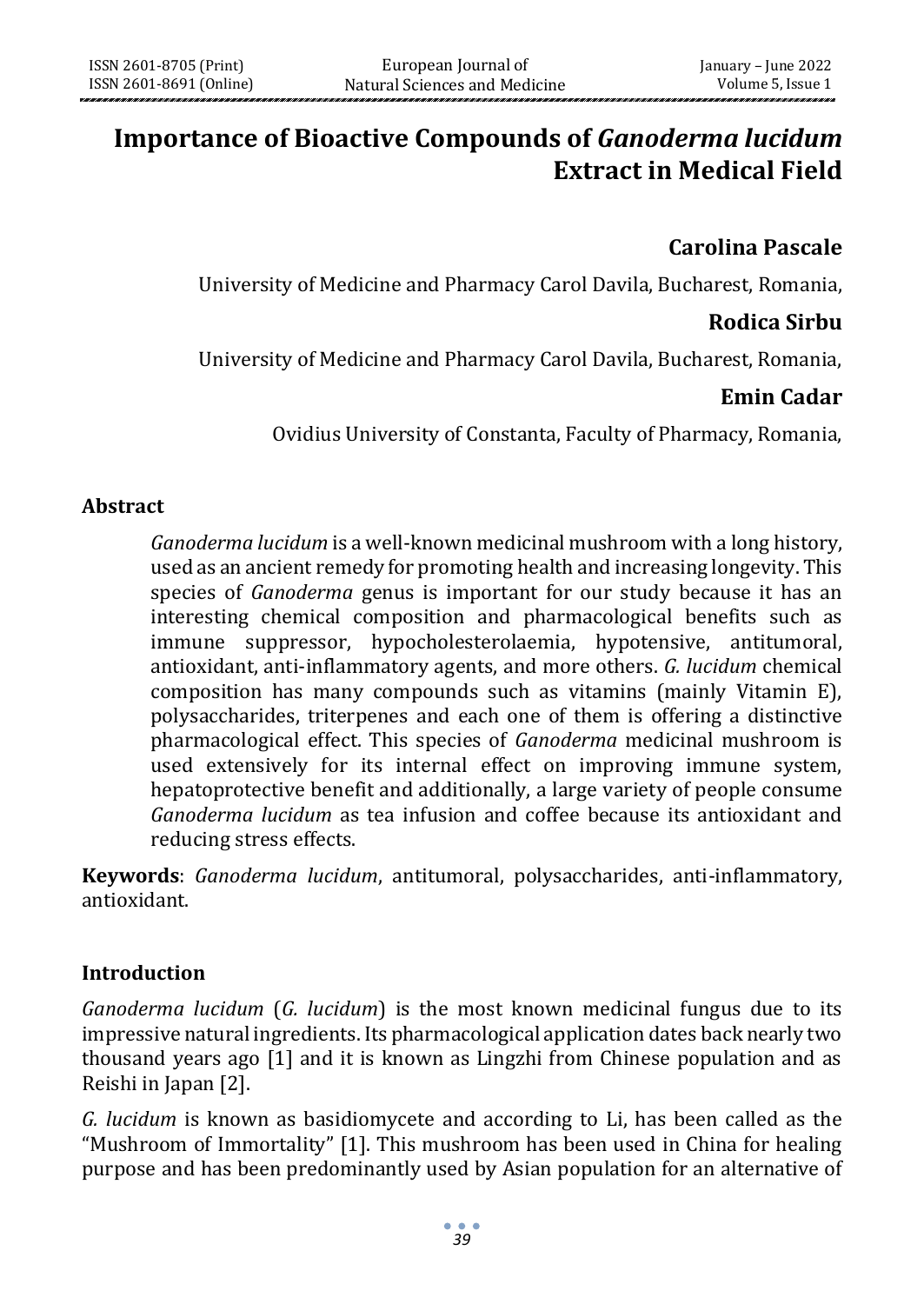chemotherapy treatment to inhibit cancer or to handle side-effects from chemotherapy medicine [3]. Nowadays, usage of this fungus increased because its potential of reducing obesity, cholesterol, for gout health, decreasing cardiovascular disorders, controlling the diabetes and other metabolical diseases, stimulation of probiotics [4].

William Curtis was a researcher who discovered *Ganoderma lucidum* in 1781 based on grown material in England [2]. According to Moncalvo 1995, in that time confusions were wide between *Ganoderma tsugae* and *Ganoderma lucidum* because of chlamydospore production regarding the distinction of both species. European *G. lucidum* does not produce ovoid chlamydospore like *G. tsugae*, but an interesting fact is American *G. lucium* produces ovoid chlamydospore. Many other species have been researched and beside these, Adaskaveg 1989 reported that North American *G. lucidum* and European *G. resinaceum* belong to the same species, but Moncalvo 1995 hasn't reported any evidence of these [5].

Work by Sun (2014) clarify difficulties associated with the separation and identification of polysaccharides from *Ganoderma* spp. and settle a high-performance liquid chromatography (HPLC) based methodology to characterise species from *Ganoderma* genus using polysaccharide fingerprint profiling [6].

Such as *Ganoderma* polysaccharides, many other papers were published to value triterpenes, especially Ganoderic Acids, to differentiate between *Ganoderma* species. A study released by Chen 1999 shows a method of analysis of triterpenoids to differentiate between *G. tsugae* and *G. lucidum* [7].

Even though it has a variety of components, polysaccharides and triterpenoids are the most important compounds from this fungus and some authors consider it being responsible for the most of its pharmacological activity [8].

Over the years, *G. lucidum* defines its potential due to its largely acceptance of the population and usage of it for many human conditions. Nowadays, it is known that this fungus has numerous pharmacological effects such as: immunomodulating, antiatherosclerotic, anti-inflammatory, analgesic, chemo preventive, anti-tumor, radioprotective, sleep-promoting, antibacterial, antiviral, hepatoprotective, anti-diabetic, anti-aging, antioxidative, hypoglycaemic [9].

A study published by Gerenutti et al. 2021, shows an *in vitro* activity of *G. lucidum*, used for evaluation of antitumor, immunomodulatory, antioxidant, neuronal cell protection, antifungal, and antimicrobial activity. Based on author's research in literature, all authors reported in vitro antitumoral activity, positive effect of *G. lucidum* extract on immunomodulation, antioxidant activity of the extract, benefits as adjuvant in neurodegenerative diseases, antimutagenic activity of the extract of the body and the mycelia of *G. lucidum* [10].

It is known that the common way to administrate this supplement is oral, but dosage and posology varies from person to person. Searching in literature, *in vivo* tests aren't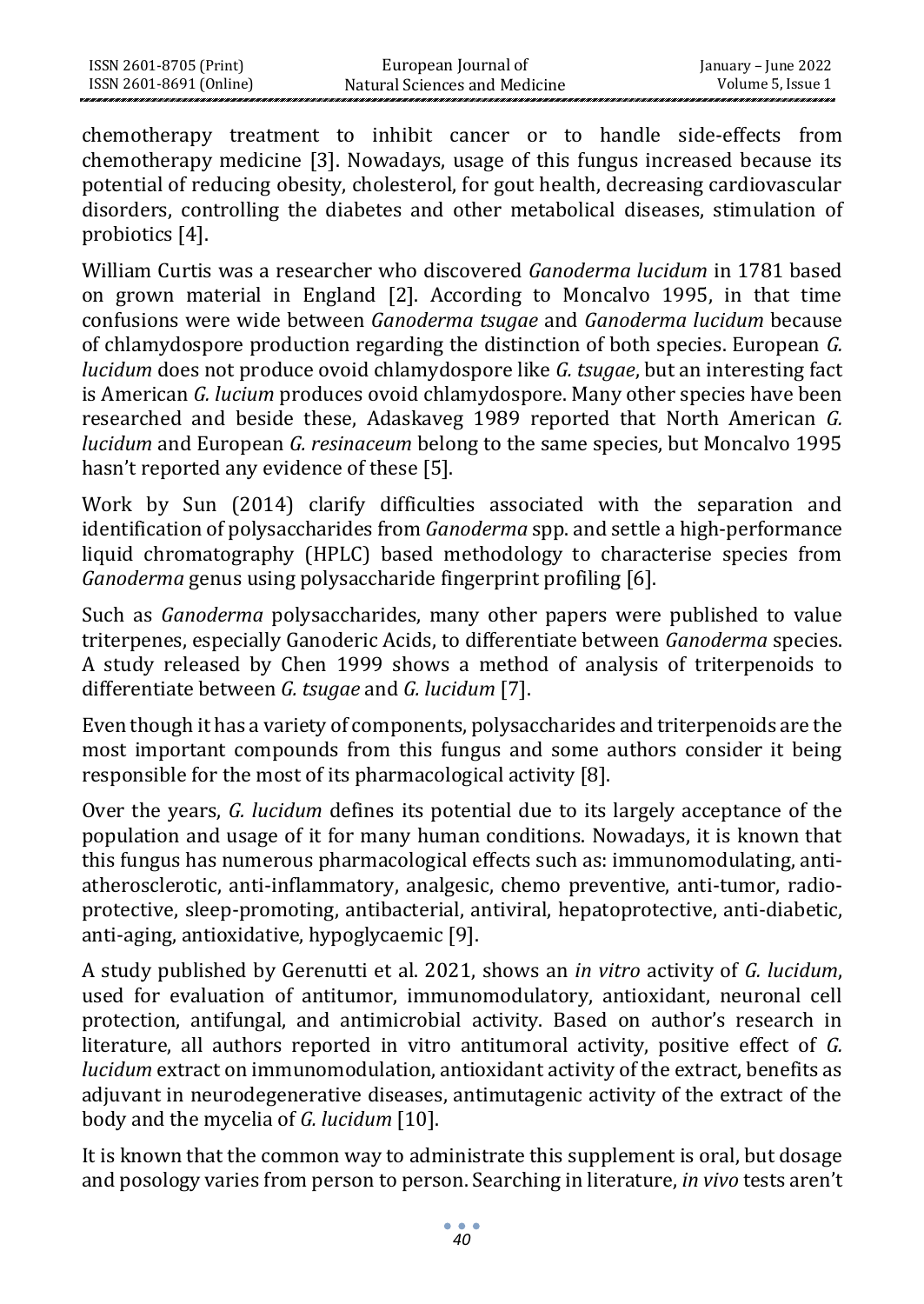| ISSN 2601-8705 (Print)  | European Journal of           | January – June 2022 |
|-------------------------|-------------------------------|---------------------|
| ISSN 2601-8691 (Online) | Natural Sciences and Medicine | Volume 5, Issue 1   |

so common. So, based on Gerenutti et al. 2021 work, are related some interesting in vivo activity for *Ganoderma lucidum* extract. And these are: evidence-based antitumoral activity against breast cancer, lung cancer, leukemia; testosterone inhibition activity with the result of reducing the malignancy of prostate cancer; protection against idiosyncrasies side effects induced by antitumoral agents and, protection against radiotherapy; hepatoprotective effect was also reported after drug induced hepatotoxicity [10].

## **Materials and Methods**

*G. lucidum* is found all over the world, growing on multiple hosts. In Europe, it grows on living trees or stumps of oaks or chestnuts, rarely on coniferous trees [11]. The study area is Sub Carpati Region of the Romanian montain chain. We choose this surface in order to contibuite at the development of wild products in the region of Romania and their use in the medical field.

## **Botanical description**

This species belongs to kingdom Fungi, phyla Basidiomycota, Class Agaricomycetes, Order Polyporales, Family Ganodermataceae, Genus Ganoderma and Species *Ganoderma lucidum* [10]. Fungus of this Genus have a shiny surface that is associated with the presence of thickwalled pilocystida embedded in an extracellular melanin matrix [12]. *Ganoderma* is characterised due to its shape and exceptional colors (red, black, blue, white, yellow, purple) of the fruiting body. These characteristics differ between species due to their geographical origins and cultivation environments [13].



## **Figure 1.** *Ganoderma lucidum*

# **General methods for obtaining composition data**

The standard AOAC International (Association of Official Analytical Chemists) (2016) procedures were applied in order to determinate carbohydrates, proteins, lipids and ash. The Kjeldahl method of protein estimation was applied based on the calculation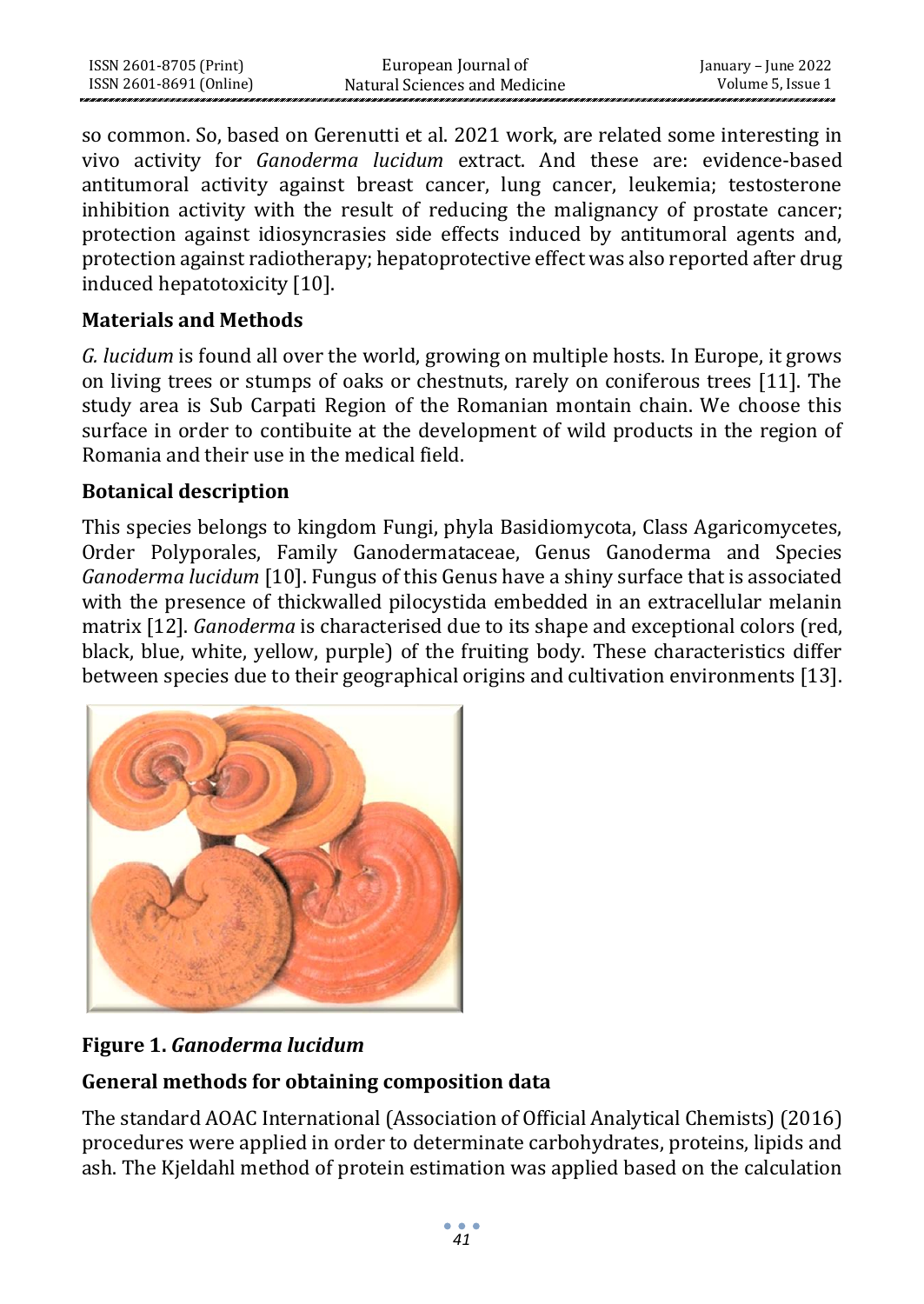| ISSN 2601-8705 (Print)  | European Journal of           | January – June 2022 |
|-------------------------|-------------------------------|---------------------|
| ISSN 2601-8691 (Online) | Natural Sciences and Medicine | Volume 5, Issue 1   |

of total N (Azote). Total lipid content was made by Soxhlet extracting method with petroleum ether. The ash content was determined gravimetrically after incineration at  $600 \pm 15^{\circ}$ C. The carbohydrate content was determined by calculation. The NaCl content was determined by the Mohr method with the modifications made by Taofiq et al. (2017) [14].

## *G. lucidum* **ethanolic extract**

A simple method of extraction using ethanol is described by Taofiq [14]. The dried powder of *G. lucidum* (3g) was extracted in Soxhlet apparatus for 5-6h (35 ± 5 min/ cycle) using ethanol. In the end of this procedure, the final solvent was evaporated under reduced pressure to obtain the dried ethanolic extracts. In addition, to characterise phenolic and triterpenoid compounds, the obtained extracts were dissolved in ethanol (5.5 mg/mL), followed by a filtration through 0.22  $\mu$ m nylon syringe filter and analysed by high performance liquid chromatography equipped with photodiode array detection-mass (HPLC-DAD-ESI/MSn). Alongside with characterising these two bioactive compounds, antioxidant, antityrosinase, antiinflammatory, antimicrobial activity, and cytotoxicity in human tumour cell or in nontumour cells lines can start being analysed with this ethanolic extract method, according to Taofiq [14].

## **Extraction of polysaccharides**

A method that determinate the total polysaccharides from *G. lucidum* sample is described by Taofiq, with some modifications of Vazirian et al. 2014, method. Shortly, method is based on the dry sample (1.5 g) extracted by maceration with boiling water and then filtered under vacuum. In addition, this step was repeated twice. Next, filtered extract was lyophilized and fraction of polysaccharide is dissolved in water at a concentration of 5mg/mL. To the obtained solution (1mL), phenol (4%, 25µL) is added, followed by sulphuric acid (1mL). The final solution is stirred for 30 seconds and then measured using a UV-VIS spectrophotometer, absorbance is read at 548 nm against a blank solution (distilled water). This method uses Starch (5-50  $\mu$ g/mL) as a standard and results are expressed in mg of starch equivalents per g of dw (dry weight) [14].

## **Extraction of triterpenoids**

Nowadays, even the technology arises, for terpenoids, remain these two classical methods of extraction. Colorimetric method using vanillin-perchloric acid spectroscopic method, which can be estimated the total triterpenoids content, and the other one with determinating individual triterpenoids using high-performance liquid chromatography (HPLC) or thin layer chromatography (TLC). For both methods, many authors reported severe conditions of high temperature and strong acid and these methods are considered destructive methods. According to Chen 2012, near infrared (NIR) spectroscopy offer some advantages such as high efficiency, low cost, easy operation, less or no sample preparation and quick data analysis [15].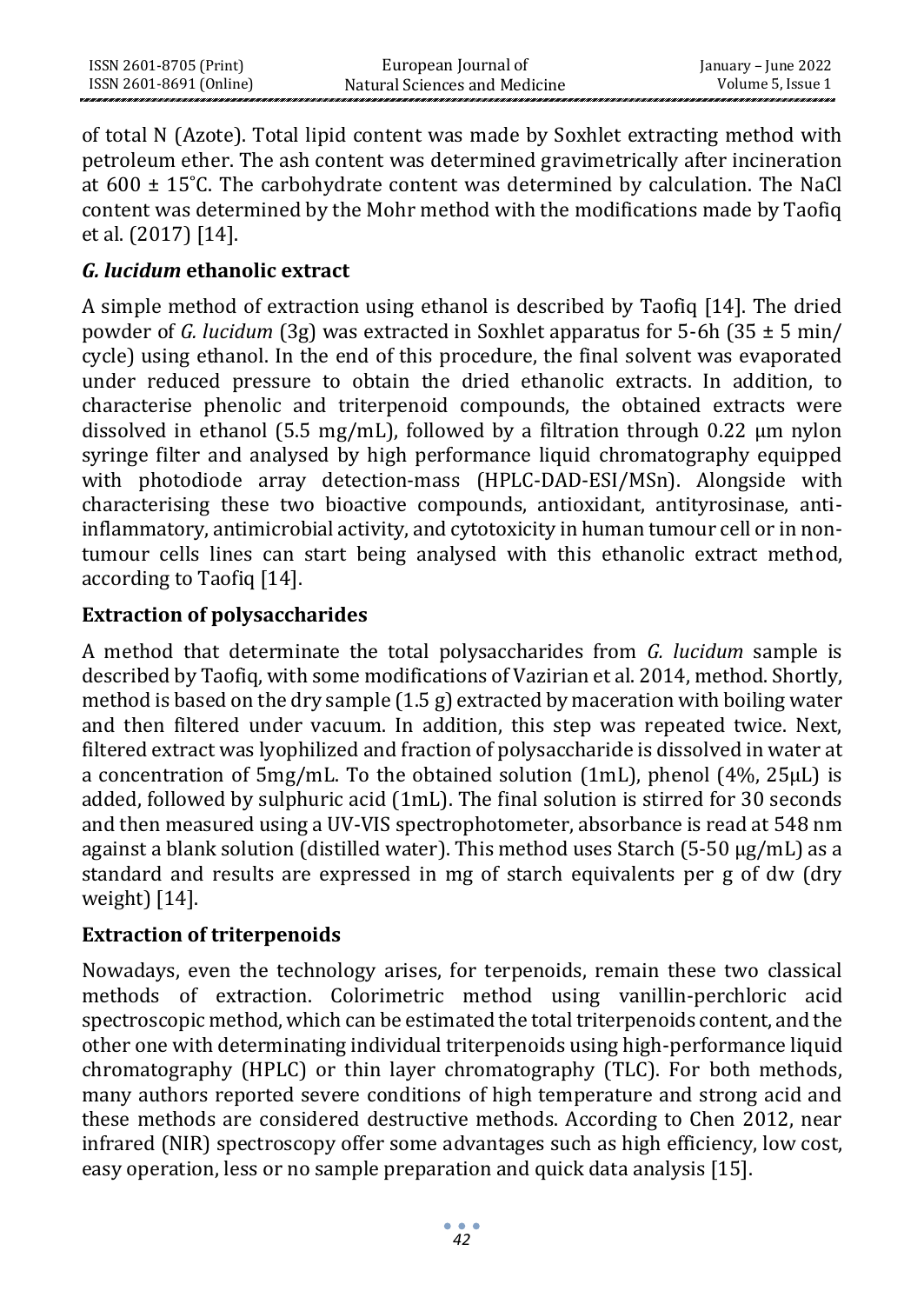#### **Results and Discussions**

*Ganoderma lucidum* is a type of medicinal mushroom full of bioactive compounds. In addition to the mainly compounds, there are other biological components of pharmaceutical interest, such as: fat, proteins, ash, carbohydrates, and sodium chloride that are presented in Table 1.

| Component           | Mean $\pm$ SD (g/100 g) |
|---------------------|-------------------------|
| Lipids              | $2.85 \pm 0.03$         |
| Proteins            | $7.85 \pm 0.05$         |
| Ash                 | $2.1 \pm 0.15$          |
| Total carbohydrates | $86.64 \pm 0.2$         |
| <b>NaCl</b>         | $0.56 \pm 0.04$         |

#### **Table 1. Chemical composition of** *Ganoderma lucidum*

*Ganoderma lucidum* ethanolic extract reveals tyrosinase activity through the compound Ganodermanondiol which suppresses the expression of tyrosinase-related activity (TRP-1, TRP-2) and microphthalmia-associated transcription factor (MITF) thereby inhibiting the synthesis of melanin. In this case, tyrosinase inhibitors contribute to skin lightning and with the help of another existent compound in the fungus, phenolic acids, reduce the severity of hyperpigmentation and decrease melanin biosynthesis. The extract has also showed anti-inflammatory activity by inhibiting NO production and at this activity phenolic acids and triterpenic acids such as, Ganoderic Acid C1 and Lanostane are contributing to its anti-inflammatory activity. Antitumor activity is present, and also high antibacterial activity against methicillin-resistant *Staphylococcus aureus* (MSSA) and methicillin-sensitive *Staphylococcus aureus* (MRSA) [14].

## **Polysaccharides from** *G. lucidum*

For so long, a lot of scientific attention has been focused on polysaccharides from the *Ganoderma* spp. In fact, polysaccharides represent biological macromolecules with a complex structure of elements and a wide range of physicochemical properties [14]. The content in polysaccharides was  $15.4\pm0.2$  mg starch/g, reported by Taofiq [14].

The most important benefical function of oligosaccharides in human body are: doesn't stimulate or increase the level of blood glucose, decrease the absorption of released glucose; provide small amount of energy, improve the intestinal environment and mentain intestinal tract's health as probiotic.

Polysaccharides from *Ganoderma* spp. have a good antioxidant effect due to its potential of reducing damage, caused by the free radicals formed in the oxidation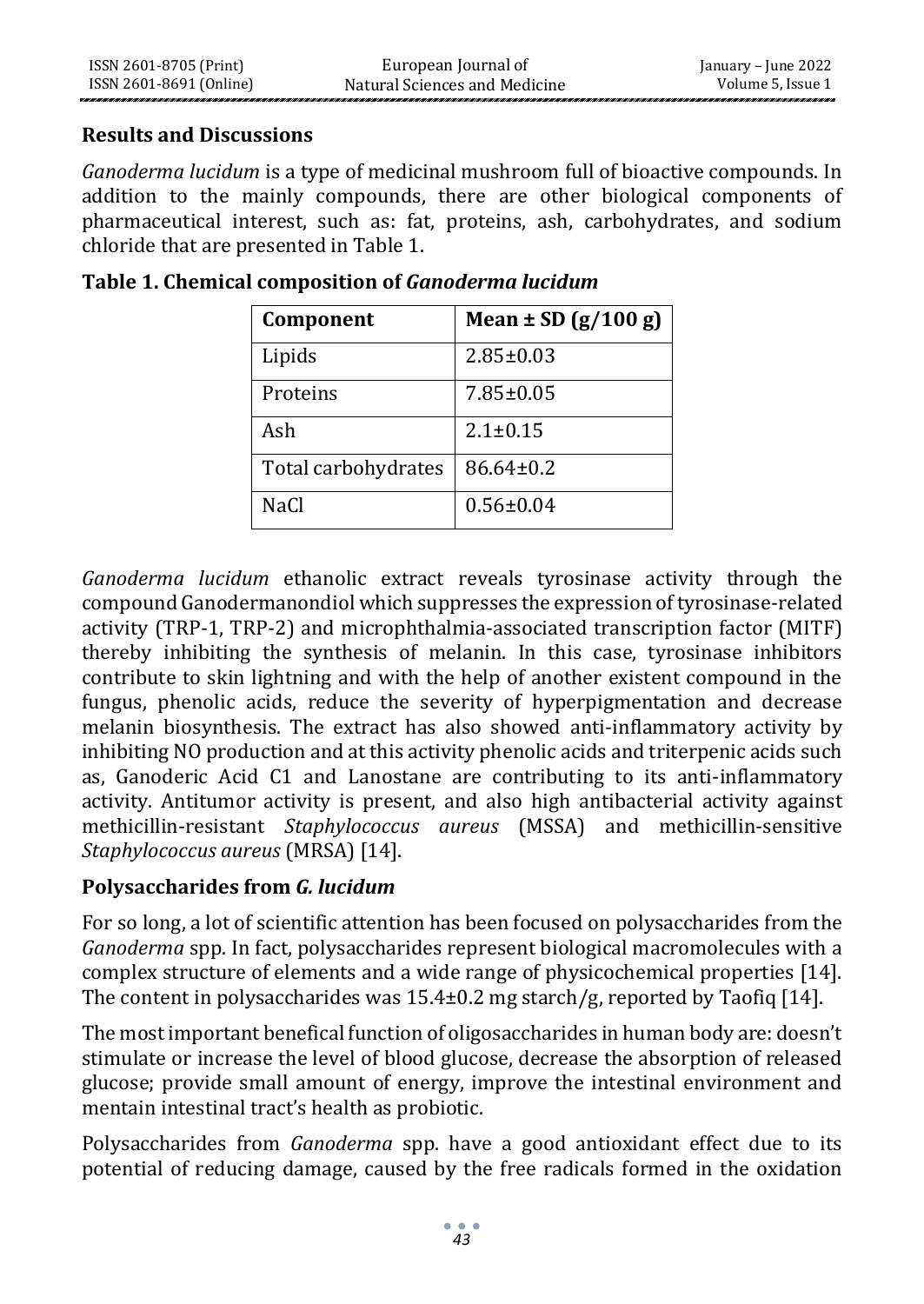| ISSN 2601-8705 (Print)  | European Journal of           | January – June 2022 |
|-------------------------|-------------------------------|---------------------|
| ISSN 2601-8691 (Online) | Natural Sciences and Medicine | Volume 5, Issue 1   |

reaction. Polysaccharides act as anti-diabetic agents with the result of lowering blood glucose. Beside these functions, this bioactive compound possesses inhibitive effect on the tumour growth and enhance proliferation of macrophage cells in the immune system as a result of antitumoral agent against breast cancer [17].

## **Triterpenoids from** *G. lucidum*

Studies have shown that over 150 triterpenoids were found in *Ganoderma* spp. and these are: ganoderic, lucidenic, ganodermic, ganoderenic, ganolucidic and applanoxidic acids, lucidones, ganoderals and ganoderols. The content of Triterpenoids reported by Taofiq was  $27.2 \pm 0.7$  mg ursolic acid/g and in Terpenoids was  $27.2 \pm 0.7$  mg linalool/g [14].

Naturally, triterpenoids are a subtype of Terpene composed of one or more isoprene units. Triterpenes isolated from *G. lucidum* spores have shown significantly pharmaceutical activity against many human disorders, including cancer. Studies have shown that Ganoderic acid T, D, F provide strong cytotoxic effects at low concentrations in various human cancer cell lines. Anti-inflammatory and antioxidant properties possess remarkable pharmacological activities [15].

Regarding the benefits of bioactive components, it is known that the antitumoral effect is mostly given by β-glucans from polysaccharides. But its also worth to mention the other important bioactive component, triterpenoid which provides antitumor effect. Beside it's widely discussed and studied effect, this compound also provides antioxidant and immounomodulatory effects, proved by in vitro and in vivo studies.

| <b>Pharmacological effect</b> | <b>Bioactive compound</b> | <b>References</b> |
|-------------------------------|---------------------------|-------------------|
| Immunomodulating effect       | Ganoderic acids           | $[18]$            |
| Antitumoral,                  | $\beta$ -D-glucans,       |                   |
| Chemo preventive,             | Heteropolysaccharides,    | [18][19]          |
| Radio preventive effects      | Glycoproteins.            |                   |
| Anti-HIV effect               | Triterpenoids             | [20]              |
| Anti-diabetic effect          | Glycans                   | $[21]$            |
| Hepatoprotective effect       | Ganoderic acids           | $[22]$            |
| Antiinflammatory effect       | Ganoderic acids           | $[23]$            |
| Anti-allergic effect          | Ganoderic acids           | $[23]$            |

**Table 2. Therapeutic effects and bioactive compounds of** *Ganoderma lucidum*  **reported in literature**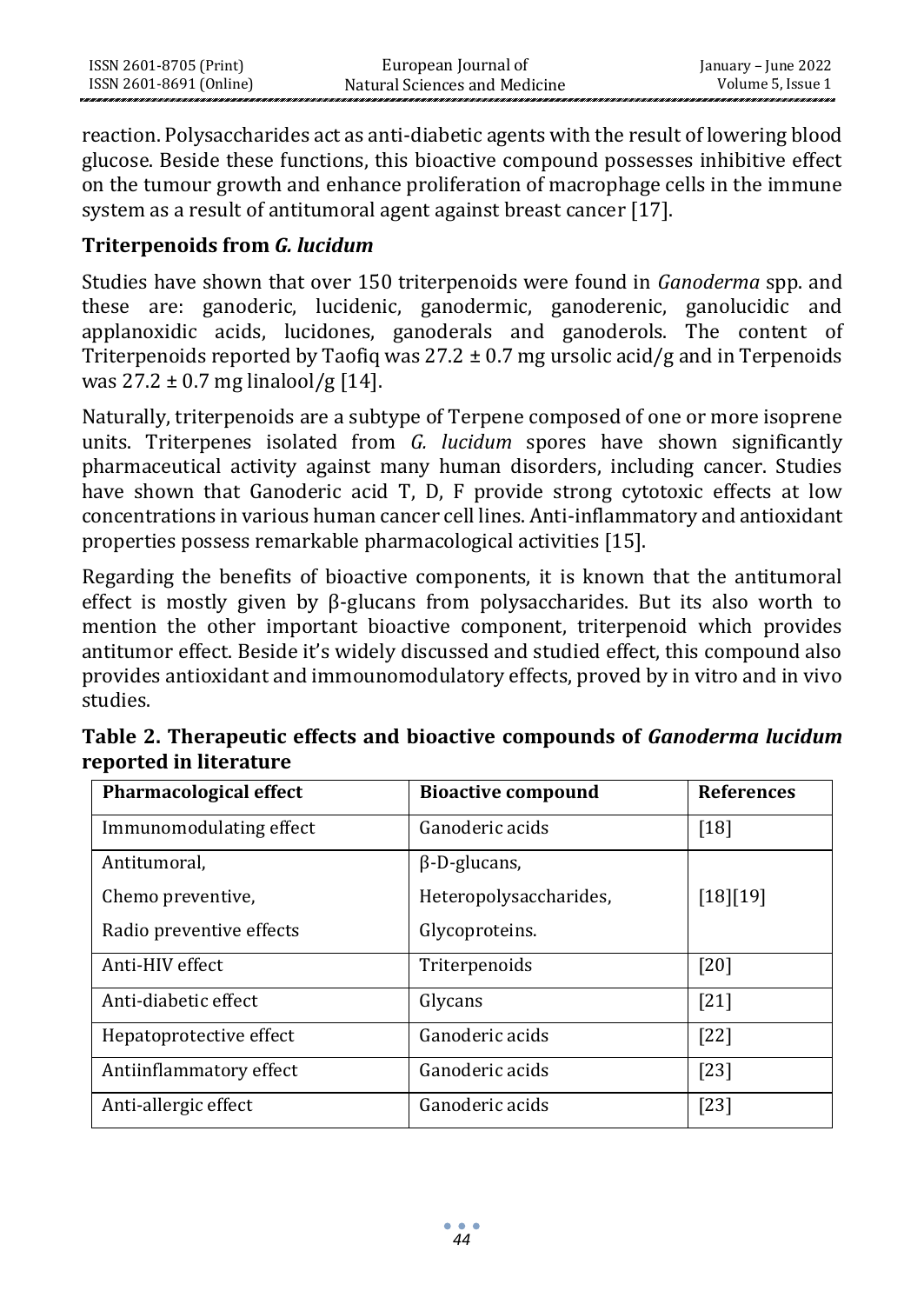| ISSN 2601-8705 (Print)  | European Journal of           | January – June 2022 |
|-------------------------|-------------------------------|---------------------|
| ISSN 2601-8691 (Online) | Natural Sciences and Medicine | Volume 5, Issue 1   |

These days, *Ganoderma lucidum* and not just this species, are consumed by population almost everyday. Its usage as nutraceutical and pharmaceutical formulation increased its popularity among researchers and of course, pharmaceutical companies. Based on this popularization, it become very popular between Americans and Europeans. The "Mushroom of Immortality" [1] has been utilized as herbal extract like tea infusion and as tonic, known from Traditional Chinese Medicine (TCM), and also as an alternative treatment of neurasthenia, hypertension, diabetes, liver diseases, arthritis, bronchitis, asthma, fatigue, coughing, insomnia, and many other. Is widely used for promoting human vitality and longevity based on TCM medicine.

Nowadays, *G. lucidum* has been recognized as an alternative treatment in the prevention and treatment of leukimia, carcinoma, hearth disease, immune system enhancer, detoxify effect [9][24]. Now, there are more then a hundred brands of different products based on *G. lucidum* that can be found in the market all over the world [5]. Commercially products available are: hydroalcohol extract, dry extract capsules (different dosages), dryed extract tablets (different dosages), spore powder (capsules of 100mg). However, there are still no concret reports about its safety in pregnancy, lactation, or administration in children. In addition to the commercially available forms, various extracts of *Ganoderma lucidum* are also found in the form of coffee, powder, tea, spore products, drinks, syrup, toothpaste, soaps, and lotions [10].

#### **Conclusions**

*G. lucidum* is considered a very potential medicinal fungus due to the large pharmacologically bioactive compounds obtained from the fruiting body, spores, and mycelium. Our study highlights a wide variety of biochemically active compounds. The high content of terpenes, polysaccharides and triterpenoids is noteworthy. The second part of the study highlights the pharmacological effects of this fungus that have been used in Traditional Chinese Medicine, but it is also use in recent modern studies.

#### **References**

- [1] Li, J., Zhang, J., Chen, H., Chen, X.Q., Lan, L., Liu, C. Complet mithocondrial genome of the medicinal mushroom *Ganoderma lucidum*. PloS ONE 8:1-11, 2013;
- [2] Wang, X.-C., Xi, R.-J., Li, Y., Wang, D.-M., Yao, Y.-L. The species identity of the widely cultivated Ganoderma, *G. lucidum (Ling-zhi)*, PLoS ONE 7:1-12, 2012b;
- [3] Gordan, J.-D., Chay, W.-Y., Kelley, R.K., Ko, A.H., Choo, S.P., Venook, A.-P. And what other medications are you talking? *J. Clin. Oncol.* 29:288-291, 2011;
- [4] Jin, X., Ruiz, J., Sze, D.M., Chan, G.C. *Ganoderma lucidum* (Reishi mushroom) for cancer treatment. *Cochrane Db. Syst. Rev.* 6, 2012;
- [5] Bishop, S.K., Kao, C., H., J., Xu, Y., Glucina, P., M., Paterson, M., R., R., Ferguson L., R. From 2000 years of *Ganoderma lucidum* to recent developments in nutraceuticals. *Phytochemistry*. 114:56-65, 2015;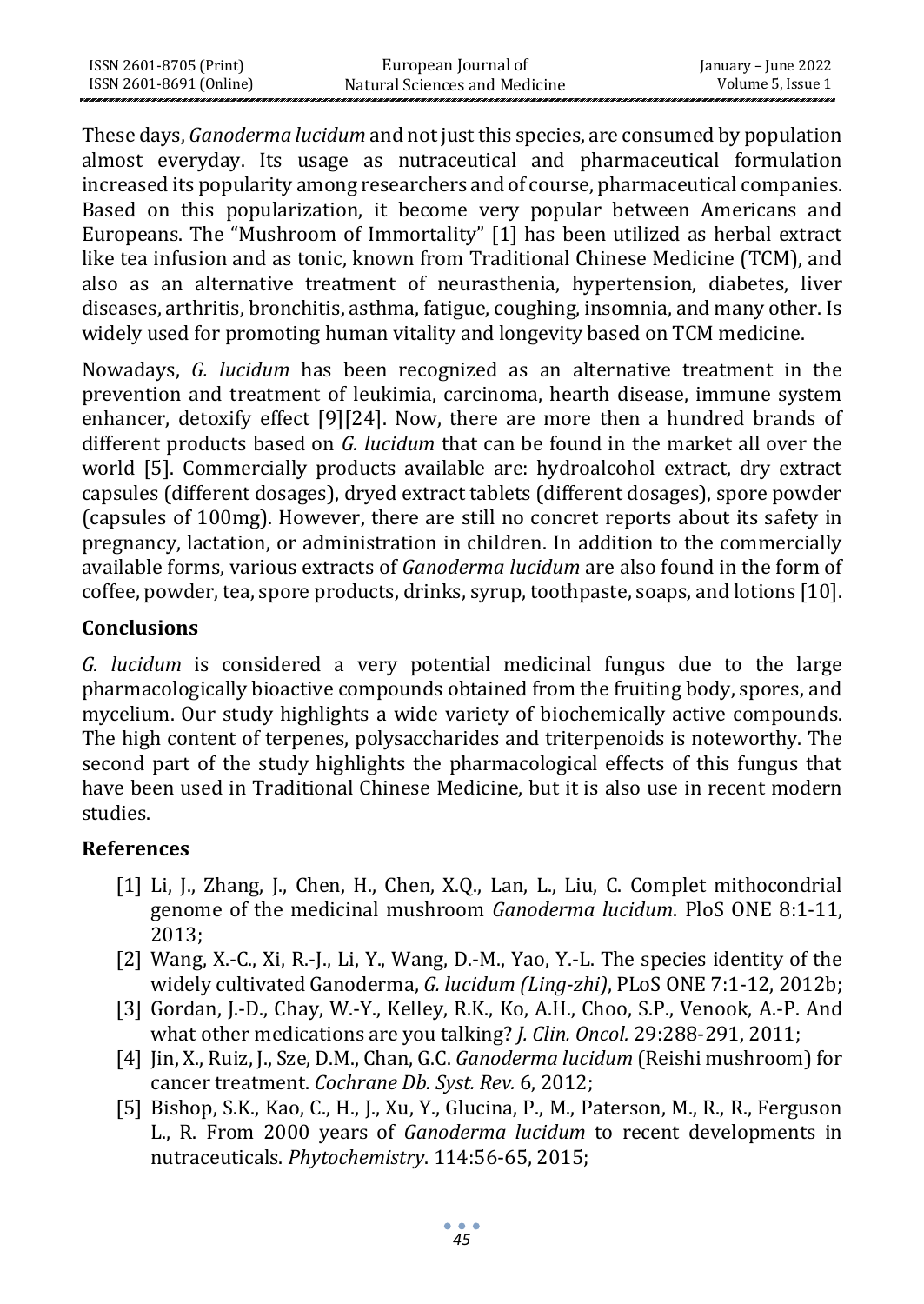- [6] Sun, X., Wang, H., Han, X., Chen, S., Zhu, S., Dai, J. Fingerprint analysis of polysaccharides from different *Ganoderma* by HPLC combined with chemometrics methods. *Carbohydr. Polym.* 114:432-439, 2014;
- [7] Chen, D.-H., Shiou, W.-Y., Wang, K.-C., Huang, S.-Y., Shie, Y.-T., Tsai, C.-M., Shie, J.-F., Chen, K.-D. Chemotaxonomy of triterpenoid pattern of HPLC of *Ganoderma lucidum* and *Ganoderma tsugae*. *J. Chin. Chem. Soc.* 46:47-51, 1999;
- [8] Cheng, P-G., Phan, C-W., Sabaratnam, V., Abdullah, N., Abdulla, M. A., Kuppusamy, U. R. Polysaccharides-Rich Extract of *Ganoderma lucidum* (M.A. Curtis:Fr) P. Karst Accelerates Wound Healing in Streptozotocin-Induced Diabetic Rats. *Evidence-Based Complementary and Alternative Medicine*, 2013;
- [9] Sanodiya, B., S., Thakur, G., S., Baghel, R., K., Prasad, G., B., Bisen, P., S. *Ganoderma lucidum*: a potent pharmacological macrofungus. *Curr. Pharm. Biotechnol.* 10:717-742, 2009;
- [10] Gerenutti, M., Viroel, F., Jozala, A., Grotto, D., Viana, S. Therapeutic applications of *Ganoderma lucidum*: Progress and Limitations*. Produtos Naturais e Suas Aplicações: da comunidade para o laboratório.* 16:249-267, 2021;
- [11] Copoț, O., Tănase, C., Maxent modelling of the potential distribution of *Ganoderma lucidum* in North-Eastern Region of Romania. *J. Plant Development*  43:133-143, 2017;
- [12] Moncalvo, J.-M., Wang, H.-F., Hseu, R.-S. Gene phylogeny of the *Ganoderma lucidum* complex based on ribosomal DNA sequences. Comparison with traditional taxonomic characters. *Mycol. Res.* 99:1489-1499, 1995;
- [13] Zhao, J., D., Zhang, X., Q. Importance, distribution, and taxonomy of Ganodermataceae in China. Proceedings of Contributed Symposium, 5th International Mycological Congress, Vancouver. August 14-21, 1994;
- [14] Taofiq, O., Heleno, S. A., Calhelha, R. C., Alves, M. J., Barros, L., Gonzales-Paramas, A. M., Berreiro, M. F., Ferreira, I. C. F. R. The potential of *Ganoderma Lucidum* extract as bioactive ingradients in topical formulations, beyond its nutritional benefits. *Food and Chemical Toxicology* 108:139-147, 2017;
- [15] Chen, Y., Xie, M.-Y., Zhang, H., Wang, Y., Nie, S., Li, C. Quantification of total polysaccharides and triterpenoids in *Ganoderma lucidum* and *Ganoderma atrum* by near infrared spectroscopy and chemometrics. *Food Chemistry*  135:268-275, 2012;
- [16] Boh, B., Berovic, M., Zhang, J., Zin-Bin, L. *Ganoderma luicdum* and its pharmaceutically active compounds. *Biotechnol Annu. Rev.* 13:265-301, 2007;
- [17] Alzorqi, I., Singh, A., Manickam, S., Al-Qrimli, H. Optimization of ultrasound assisted extraction (UAE) of β-D-glucan polysaccharides from *Ganoderma lucidum* for prospective scale-up. *Resource-Efficient Technologies* 3:46-54, 2017;
- [18] Zhang, L., X., Mong, H., Zhou, X., B. Effect of Japanese *Ganoderma lucidum* on production of interleukin-2 from murine splenocytes. *Chung-Kuo Chung Hsii Chien Ho Tsa Chih* 13:613-615, 1993;